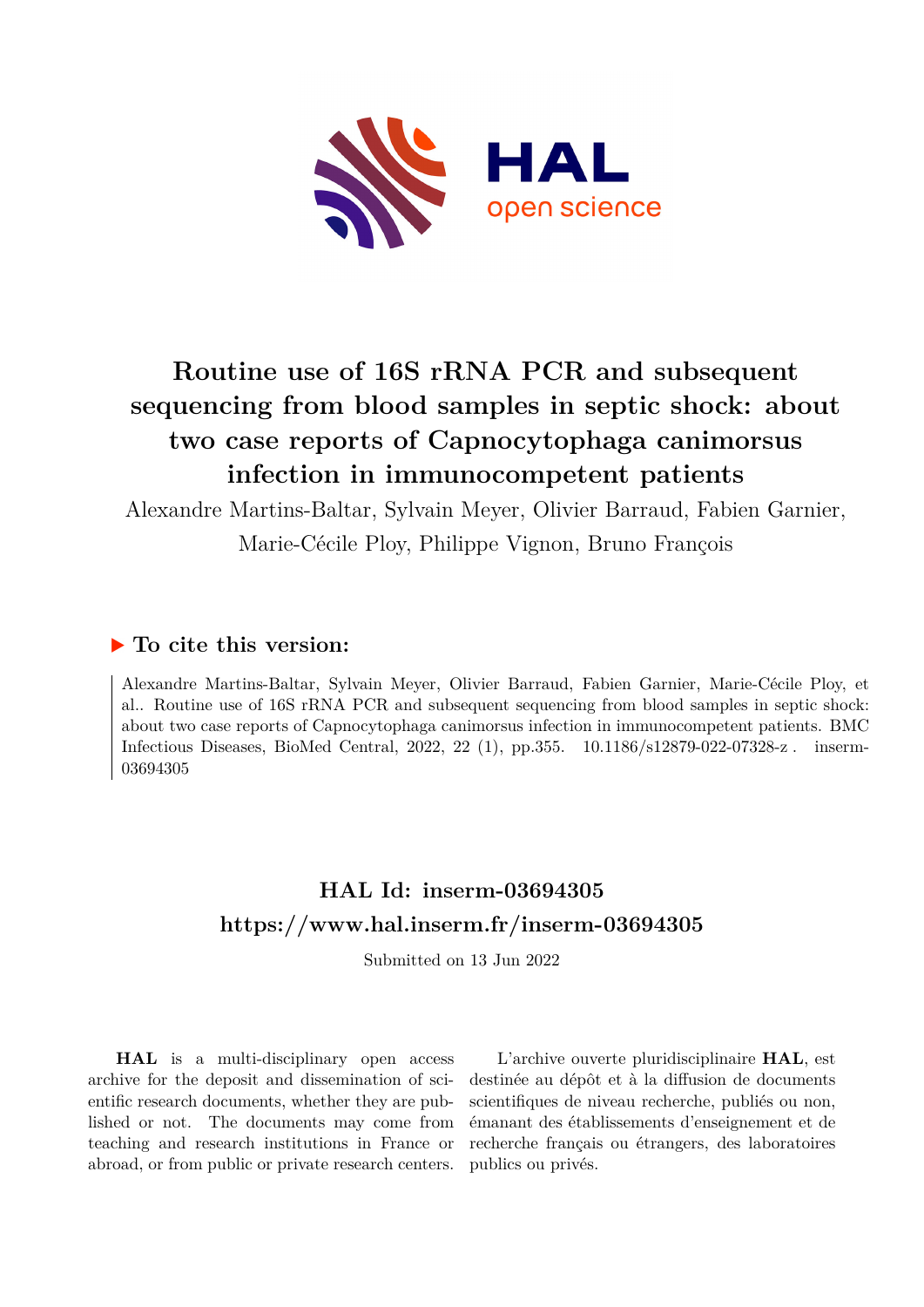# **CASE REPORT**



# Routine use of 16S rRNA PCR and subsequent sequencing from blood samples in septic shock: about two case reports of *Capnocytophaga canimorsus* infection in immunocompetent patients

Alexandre Martins-Baltar<sup>1</sup>[,](https://orcid.org/0000-0003-2015-9206) Sylvain Meyer<sup>2</sup>[,](https://orcid.org/0000-0002-0718-4979) Olivier Barraud<sup>2,3</sup><sup>0</sup>, Fabien Garnier<sup>2</sup>, Marie-Cécile Ploy<sup>2,3</sup><sup>0</sup>, Philippe Vignon<sup>1,[3](https://orcid.org/0000-0003-4551-5772)</sup> and Bruno François<sup>1,3[\\*](http://orcid.org/0000-0002-2531-1652)</sup>

# **Abstract**

**Background:** *Capnocytophaga canimorsus* infection happens frequently in immunosuppressed patients with reported domestic animal bites. Clinical presentation ranges from simple cellulitis to fulminant septic shock with disseminated intravascular coagulopathy, with an overall mortality of 30%. Conventional blood culture is often negative as this is a slow-growing pathogen. Nevertheless, the increasing use of 16S rRNA gene amplifcation and Sanger sequencing allows a much more rapid diagnostic confrmation. We present two case reports where 16S rRNA gene sequencing helped to diagnose *Capnocytophaga canimorsus* infection.

**Case presentation:** Case 1: A 53-year-old man with a history of non-cirrhotic chronic alcohol consumption was admitted to the intensive care unit (ICU) for septic shock and disseminated intravascular coagulopathy (DIC) of unknown origin. Blood cultures remained negative and a 16S rRNA PCR was performed leading to the identifca‑ tion of *Capnocytophaga Canimorsus* on day 4*.* Targeted antibiotic therapy with ceftriaxone for 14 days lead to overall recovery. Afterwards, the patient recalled a dog bite 2 days before hospitalization with a punctiform necrotic wound localized on a fnger, which was not obvious at admission. Case 2: A 38-year-old man arrived to the emergency department for acute alcohol intoxication and history of a dog bite 2 days before. At admission, septic shock with purpura fulminans was diagnosed and required ICU hospitalization, invasive mechanical ventilation, vasopressor support and renal replacement therapy due to the rapid clinical deterioration. In the context of septic shock with purpura fulminans, DIC and recent dog bite, the diagnosis of *Capnocytophaga canimorsus* septic shock was suspected, and early confrmed by 16S rRNA PCR coupled to Sanger sequencing on day 2. Blood cultures became only positive for *Capnocytophaga canimorsus* 5 days after admission*.* Ceftriaxone alone was infused for 10 days in total, and the patient was discharged from the ICU on day 25.

**Conclusions:** 16S rRNA gene PCR proves an important diagnostic tool when facing a sepsis of unknown origin. In these two cases of septic shock related to *Capnocytophaga canimorsus*, initial blood cultures remained negative at

\*Correspondence: b.francois@unilim.fr

<sup>1</sup> Réanimation Polyvalente, CHU Dupuytren, 2 Avenue Martin-Luther King, 87042 Limoges, France

Full list of author information is available at the end of the article



© The Author(s) 2022. **Open Access** This article is licensed under a Creative Commons Attribution 4.0 International License, which permits use, sharing, adaptation, distribution and reproduction in any medium or format, as long as you give appropriate credit to the original author(s) and the source, provide a link to the Creative Commons licence, and indicate if changes were made. The images or other third party material in this article are included in the article's Creative Commons licence, unless indicated otherwise in a credit line to the material. If material is not included in the article's Creative Commons licence and your intended use is not permitted by statutory regulation or exceeds the permitted use, you will need to obtain permission directly from the copyright holder. To view a copy of this licence, visit [http://creativecommons.org/licenses/by/4.0/.](http://creativecommons.org/licenses/by/4.0/) The Creative Commons Public Domain Dedication waiver ([http://creativeco](http://creativecommons.org/publicdomain/zero/1.0/) [mmons.org/publicdomain/zero/1.0/](http://creativecommons.org/publicdomain/zero/1.0/)) applies to the data made available in this article, unless otherwise stated in a credit line to the data.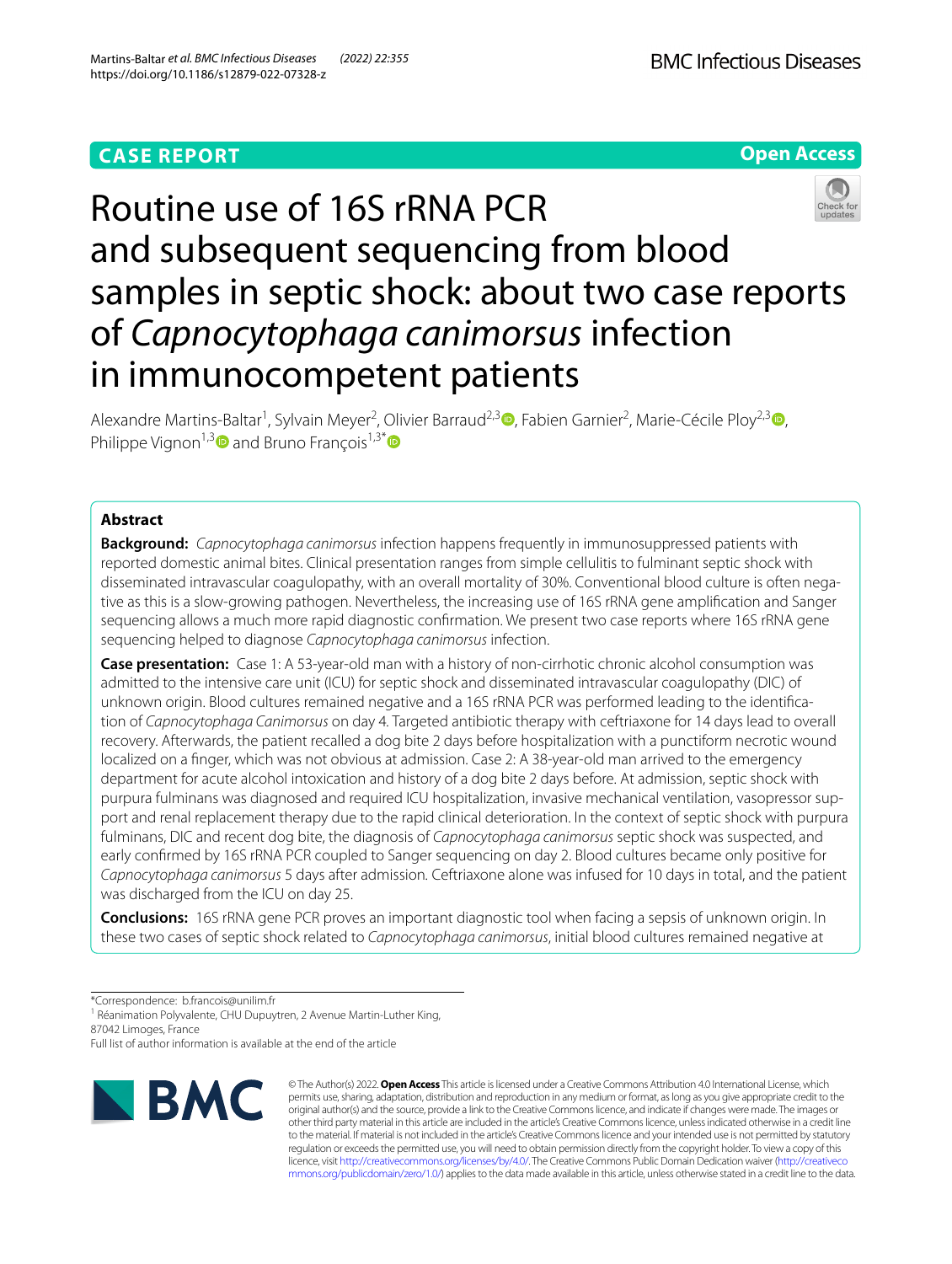24 h, whereas the diagnosis was achieved by 16S rRNA PCR sequencing performed from blood samples obtained at admission.

**Keywords:** *Capnocytophaga canimorsus*, Septic shock, 16S rRNA PCR, Dog bite, Diagnosis, Sequencing

# **Background**

*Capnocytophaga canimorsus* is an uncommon pathogen, which might lead to life threatening infections in humans. It is an oral commensal fusiform Gram-negative bacillus mainly found in cats and dogs [1]. Cases occur in patients with reported domestic animals, with or without bite history [2], and frequently in a context of secondary immunosuppression such as asplenia, chronic steroid treatment, alcoholism or cirrhosis [3]. Symptoms can appear one to seven days after inoculation [4] with a wide clinical presentation ranging from a simple cellulitis to fulminant septic shock with disseminated intravascular coagulopathy (DIC). Mortality is estimated between 25 and 30%  $[5]$ . This high rate can be explained by the strong virulence of *C. canimorsus* caused by its abilities to escape phagocytosis [6] as well as its gliding motility allowing easier difusion towards general circulation. *C. canimorsus* belongs to the family of slow-growing bacteria and may not be identifed using conventional blood cultures sometimes [7], thus causing deleterious diagnostic wandering.

Regarding the low prevalence of such infections, no targeted tool exists. The 16S rRNA gene amplification and Sanger sequencing is a useful approach to detect bacteria directly from normally sterile body fuids. Even if it is not widely implemented, it is more and more routinely used in clinical microbiology laboratories to identify the bacteria that are difficult to isolate using standard culture methods [8].

In the present report, we discuss two cases of septic shock related to *C. canimorsus*, in which initial blood cultures remained negative at 24 h, whereas the diagnosis was achieved by 16S rRNA PCR sequencing performed from blood samples obtained at admission.

### **Case presentation**

## **Case # 1**

A 53-year-old man presented to the emergency department (ED) with fever, diarrhea and abdominal pain. His medical history included meningitis at 3 years old, amebiasis and alcohol consumption without cirrhosis. Physical examination at admission was remarkable for fever (40 °C core temperature), low blood pressure (88/55 mmHg), tachycardia (140 bpm), upper right abdominal pain, marbling and fulminant purpura with petechial bleeding and necrotic toes. Abdominal CT scan performed at admission was normal. The first laboratory results evidenced

compensated metabolic acidosis (pH: 7.44; PaCO<sub>2</sub>: 24 mmHg; base excess:  $-7$  mmol/L) with hyperlactatemia (6.1 mmol/L), acute renal failure (serum creatinine: 149 µmol/L) and rhabdomyolysis (CK: 7600 UI/L), leukopenia (3.96 G/L) with lymphopenia (0.15 G/L), and thrombocytopenia (27 G/L) together with a low prothrombin ratio (48%), confrming a DIC. Blood cultures were drawn (aerobic and anaerobic bottles) and incubated using the BacT/ALERT3D System (bioMérieux, Craponne, France).

Septic shock was diagnosed and the patient was transferred to the intensive care unit (ICU). Transthoracic echocardiography showed a septic cardiomyopathy with biventricular dysfunction (left ventricular ejection frac $tion = 20\%$ ). The hemodynamic condition of the patient deteriorated despite resuscitation with 2 L of saline and vasopressors were started with norepinephrine (NE) up to 0.8 µg/kg/min and dobutamine at 5 µg/kg/min. In the absence of obvious source of infection, empirical antibiotic treatment was initiated early with ceftriaxone, clindamycin and metronidazole. In the absence of positivity of the blood cultures after 48 h, a 16S rRNA PCR was performed on a blood sample obtained at admission and used for complete blood count. Total DNA was extracted from the EDTA vial using the SaMag-12® automaton (Sacace Biotechnologies). A SYBR-green qualitative PCR on SmartCycler® (Cepheid) targeting a part of the 16S rRNA gene was applied to the DNA extract using the 91E and the 13BS primers yielding a 492-bp fragment [9]. This sequence targets the V3-V4 region of the 16SrRNA that enables adequate diferentiation for identifcation and can provide a bigger percent diference between strains than the entire 16S sequence [10]. 16S rRNA PCR amplicons were purifed and sequenced on the 3500 XL (Applied Biosystem) Sanger sequencer. Sequences were compared with the GenBank database using the BLASTN analysis leading to the identifcation of *C. canimorsus* with a 100% identity score*.* Bacterial identifcation was obtained 4 days after admission. The antibiotic treatment was adjusted to ceftriaxone alone for a total of 14 days. Blood cultures remained negative after the 5-day incubation. The patient slowly improved and was weaned off NE at day 2. The main sequela was a distal dry gangrene of multiple toes and the patient was transferred to a rehabilitation unit after 25 days of hospital stay. Afterwards, the patient recalled a dog bite 2 days before hospitalization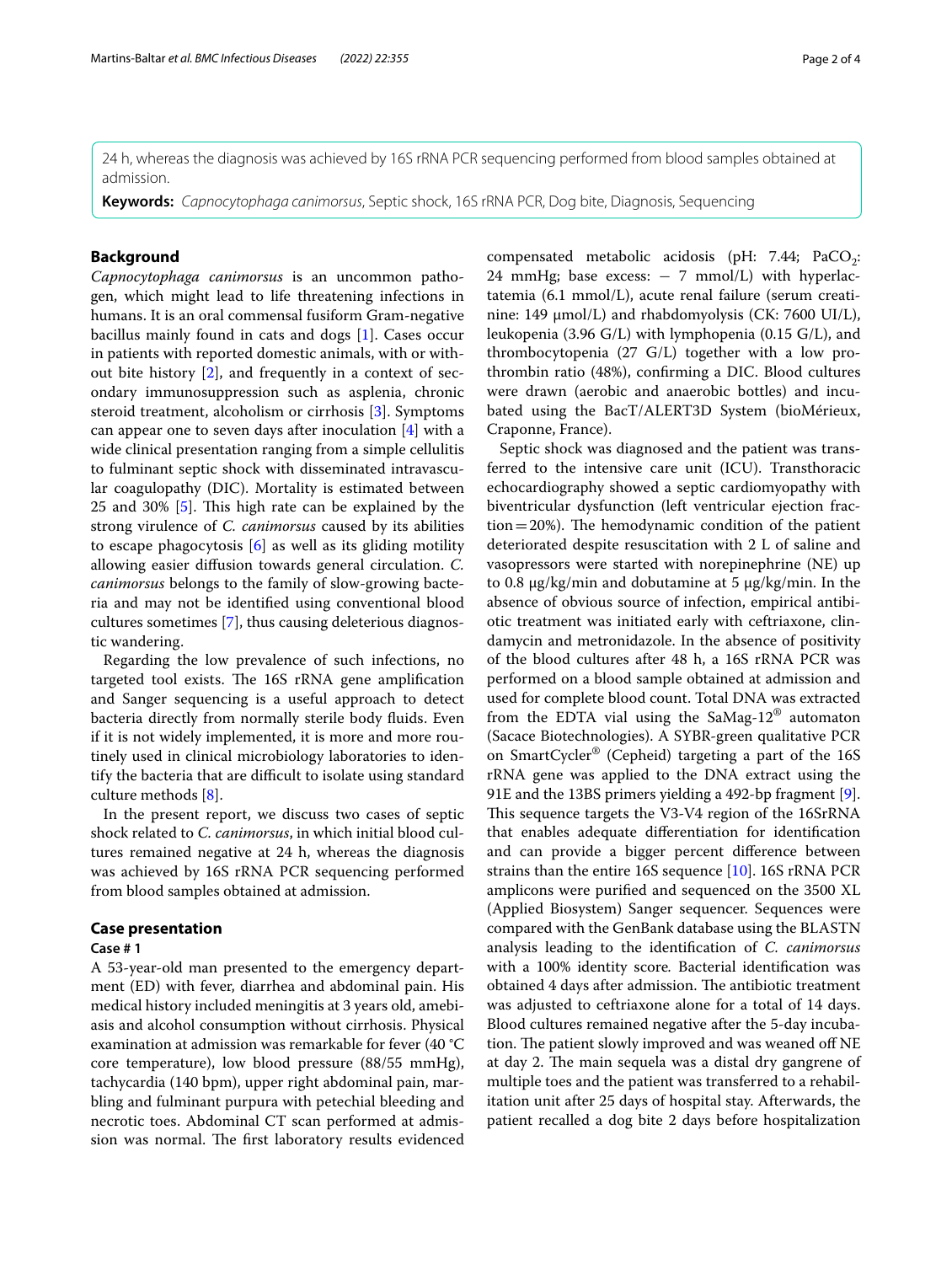with a punctiform necrotic wound localized on a finger and which was not obvious at admission.

## **Case # 2**

A 38-year-old man presented to the ED with confusion, emesis and abdominal pain in a context of acute alcohol intoxication for 3 days. He had no past medical history. At admission he had an unstable hemodynamic status with tachycardia (130 bpm), low blood pressure (90/53 mmHg), lower limbs and abdominal marbling, and extensive purpura fulminans. He also presented mild hypothermia (36.4 °C), polypnea (respiratory rate at 40/ min) and desaturation (86% under 15 L/min of  $O_2$  with bag mask). The patient reported a dog bite 2 days before admission. Laboratory results evidenced a partially compensated metabolic acidosis (pH: 7.22; PaCO<sub>2</sub>: 17 mmHg; base excess:  $-18$  mmol/L), very severe hyperlactatemia (18 mmol/L), hyperleukocytosis (20 G/L) without lymphopenia, DIC with thrombocytopenia (7 G/L) and low prothrombin time (53%), and acute renal failure (serum creatinine:  $354 \mu$ mol/L). Septic shock with purpura fulminans was diagnosed and the patient received 2 L of fuid resuscitation and empirical antibiotic therapy with ceftriaxone, gentamicin and metronidazole before being transferred to the ICU. Considering the rapid deterioration of his general status, the patient was intubated and mechanically ventilated. His hemodynamic condition deteriorated and required up to 0.24 µg/kg/min of NE. In the context of septic shock with purpura fulminans, DIC and recent dog bite, the diagnosis of *C. canimorsus* septic shock was suspected. In this context, a 16S rRNA PCR coupled to a Sanger sequencing (same protocol as in case#1) was performed on the blood sample obtained at admission and confrmed *C. canimorsus* within 36 h of admission. Accordingly, Ceftriaxone alone was infused for a total of 10 days. Blood cultures became positive 5 days after admission and yielded a *C. canimorsus* strain. An antibiotic susceptibility test was performed. The result was only obtained after the initiation of the treatment and the ongoing antibiotic therapy was continued. NE was weaned after 2 days. Because of a kidney failure, the patient needed renal replacement therapy and was transferred to the nephrology department after 25 days of ICU stay and discharged home after 54 days of hospitalization. The main sequela was a distal dry gangrene of multiple toes.

# **Discussion and conclusions**

A critical aspect of sepsis management is the rapid identifcation of the pathogen to confrm the appropriateness of antibiotic therapy. This is even truer when considering some very aggressive bacteria such as *C. canimorsus*, because of its high morbidity and mortality. When facing clinical scenarios in the absence of etiologic diagnosis, clinicians usually prescribe empirical combined therapy with broad-spectrum antibiotics. Blood cultures failed to identify the pathogen in the frst case and only became positive after 5 days in the second case, exposing patients to unnecessary broad-spectrum antibiotic therapies, with the risk of associated side efects including the selection of multidrug resistant bacteria or additional renal toxicity.

*Capnocytophaga canimorsus* is a slow-growing bacterium that can be difficult to cultivate. Thus, the use of 16S rRNA gene PCR and sequencing directly from blood samples remains one of the best strategies to identify bacteria in the context of septic shock with negative blood cultures. Although the 16S rRNA technology has a comparatively higher sensitivity for identifcation of non-cultivable bacteria, its use is limited to single bacterial infections. Therefore, this technique remains of high interest in rare and hard-to-diagnose diseases. 16S rRNA PCR has also shown good diagnostic results on other types of samples such as cerebro-spinal fuids or cardiac valves [7, 11]. Fast next generation sequencing strategies are being developed and will probably enable more rapid and accurate identification of bacteria  $[12]$ , even though their implementation in clinical laboratories for routine diagnosis is still difficult  $[13]$ .

16S rRNA PCR and sequencing is a supporting tool to diagnose infections, which is routinely used in an increasing number of laboratories. This technique is frst able to confrm a bacterial origin of the septic case and has to be better considered in case of septic shock with negative blood cultures in order to early document slow-growing bacteria such as *C. canimorsus* and adapt the initial empirical antibiotic therapy.

#### **Abbreviations**

DIC: Disseminated intravascular coagulopathy; DNA: Deoxyribonucleic acid; ED: Emergency department; EDTA: Ethylene diamine tetra-acetic acid; ICU: Intensive care unit; NE: Norepinephrine; PCR: Polymerase chain reaction; RNA: Ribonucleic acid.

#### **Acknowledgements**

None.

#### **Author contributions**

AMB, PV and BF took care of the patient. OB, FG and SM analyzed the 16S rRNA samples. AMB and SM drafted the manuscript. BF, PV, OB, MCP and FG critically reviewed the manuscript. All authors read and approved the fnal manuscript.

#### **Funding**

# None.

#### **Availability of data and materials**

The datasets used and presented in this paper have not been published but are available from the corresponding author on reasonable request.